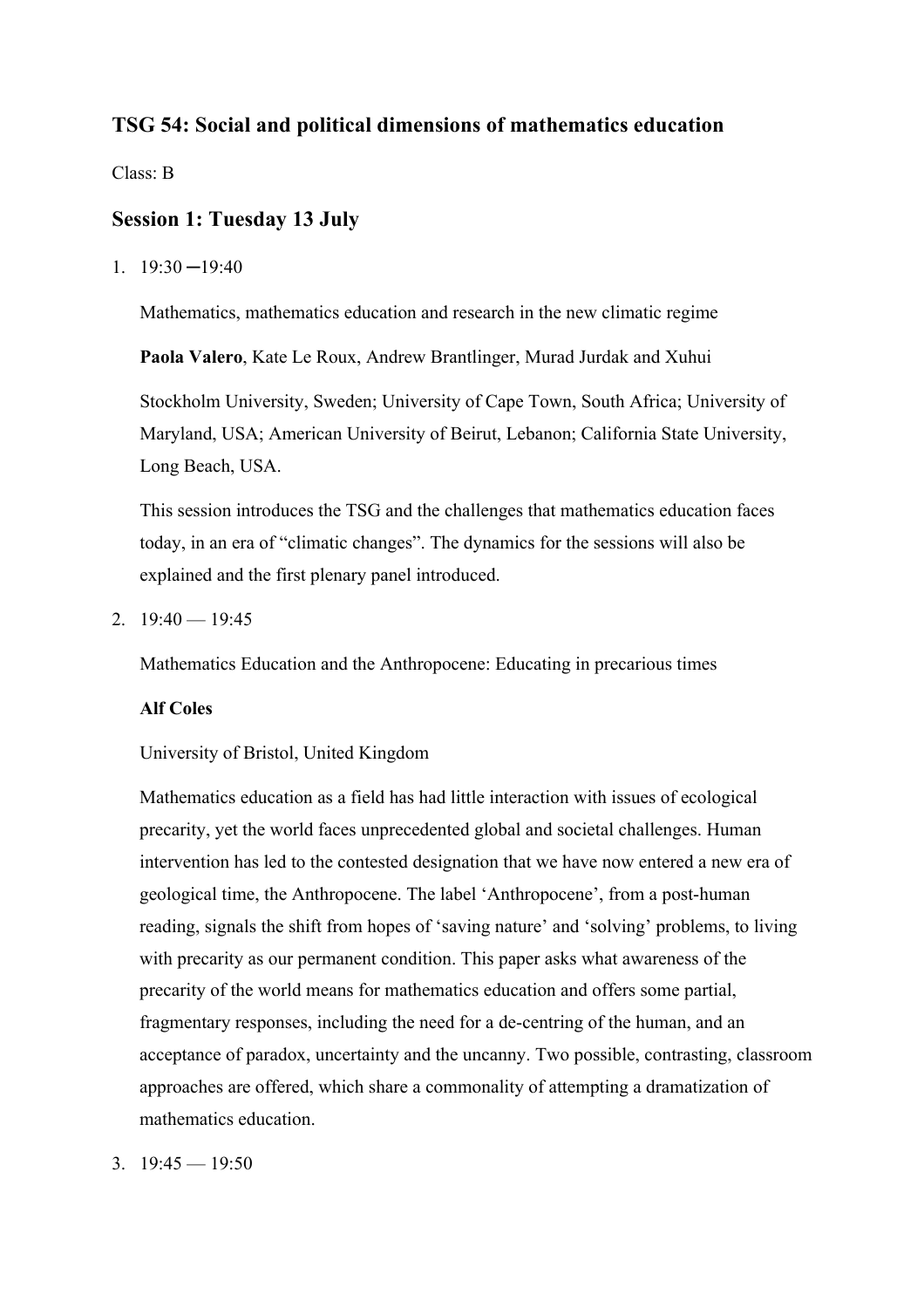The cultural politics of mathematics education in the "new climatic regime"

# **Paola Valero**

## Stockholm University, Sweden

This philosophical paper raises the question of how political research in mathematics education faces the challenges posed by the present situation of climate change that makes visible how the Earth cannot bear anymore the human project of Modern progress. Mathematics education, being historically connected to such project, is called to question its allegiance with the rationalities that are at the base of the very same forms of life and thinking that are cracking nature and humans alike. What possible new standpoints can generate a new political commitment for mathematics education?

## 4.  $19:50 - 19:55$

Promised 'land' of mathematics education: towards a sociomaterial tracing of research on children's mathematics

### **Ayşe Yolcu**

### Hacettepe University, Turkey

Sociopolitical turn in mathematics education has enabled diverse theories and methodologies to analyze the power relations in the field. By bringing the historical, social and political conditions to the front, the promises of research, reform and pedagogies are investigated and the effects on diverse communities are studied. Nevertheless, the critiques have yet to trace the material practices, including research apparatuses and objects, to make visible how those effects are made possible. By providing an example through the research on children's mathematics where (hypothetical) learning trajectories become active agents in making of future spaces, the aim is to initiate a theoretical-methodological move to think these material tools that are inspecting children's mathematics as the materiality of the social that goes beyond human intentions.

### 5.  $19:55 - 20:00$

Thinking about mathematics education and the political with Laclau and Mouffe

# **Dionysia Pitsili-Chatzi**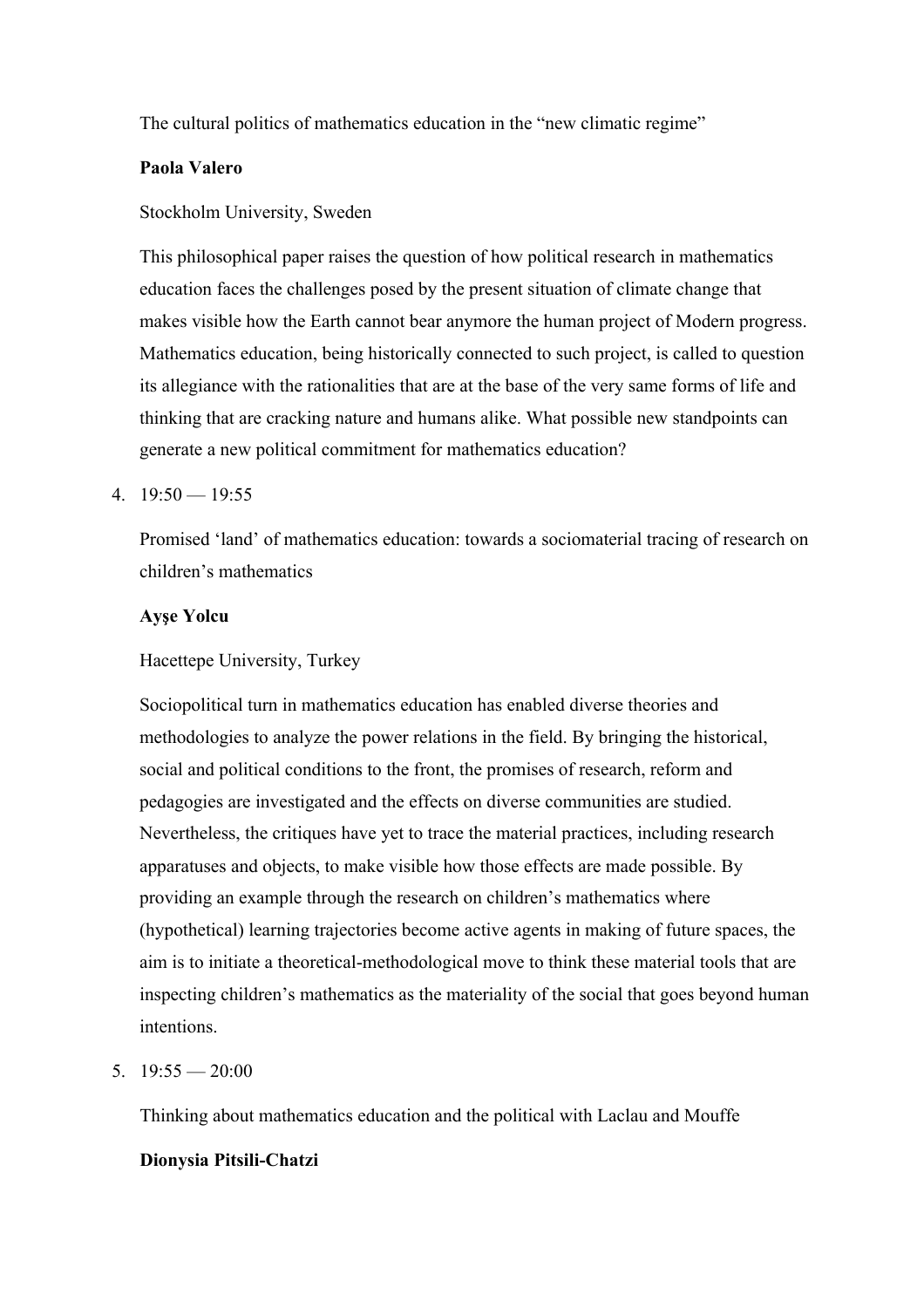### University of Ottawa, Canada

Questions about the political aspects of mathematics education are considered increasingly important in mathematics education research. However, there is not necessarily a shared understanding regarding the notion of the political in relation to mathematics and mathematics education. This paper presents some aspects of Laclau and Mouffe's framework in the context of mathematics education and explores some implications of this lens. In particular, I discuss how mathematics is political, by suggesting that it is a space in which antagonisms take place. I conclude by proposing that Laclau and Mouffe's framework might be a useful (discursive, post-Marxist) epistemological perspective for viewing the political in mathematics education.

### 6.  $20:00 - 20:05$

Critical, reflexive, justice-informed mathematics education: troubles of justice and decolonial possibilities

### **Dalene Swanson**

#### University of Stirling, Scotland

Mathematics education is still dominantly justified as political in so far as it appears to accord with supporting the economic and nationalist ambitions of the nation state, yet the dominant fallback position is that it is apolitical when the argument is advanced that mathematics education holds a responsibility to address the democratic crises of this global political moment. While this has direct implications for the way policy is framed and directed, and the way in which policy is interpreted and enacted by practitioners within relations of power, it also has implications for what we believe mathematics 'is', what it can do, for whom, how and why. This has implications for disenfranchised communities suffering under the effects of climate change, ecological, political, economic and social, and the role of mathematics and mathematics education theories and practices with/in those communities. A reflexive mathematics education practice, that looks in upon itself while looking out towards and within the world, needs conceptualizing as a matter of responding to 'what matters', as a double entendre, in the historical present of climate change and global democratic crises.

#### 7.  $20:05 - 20:30$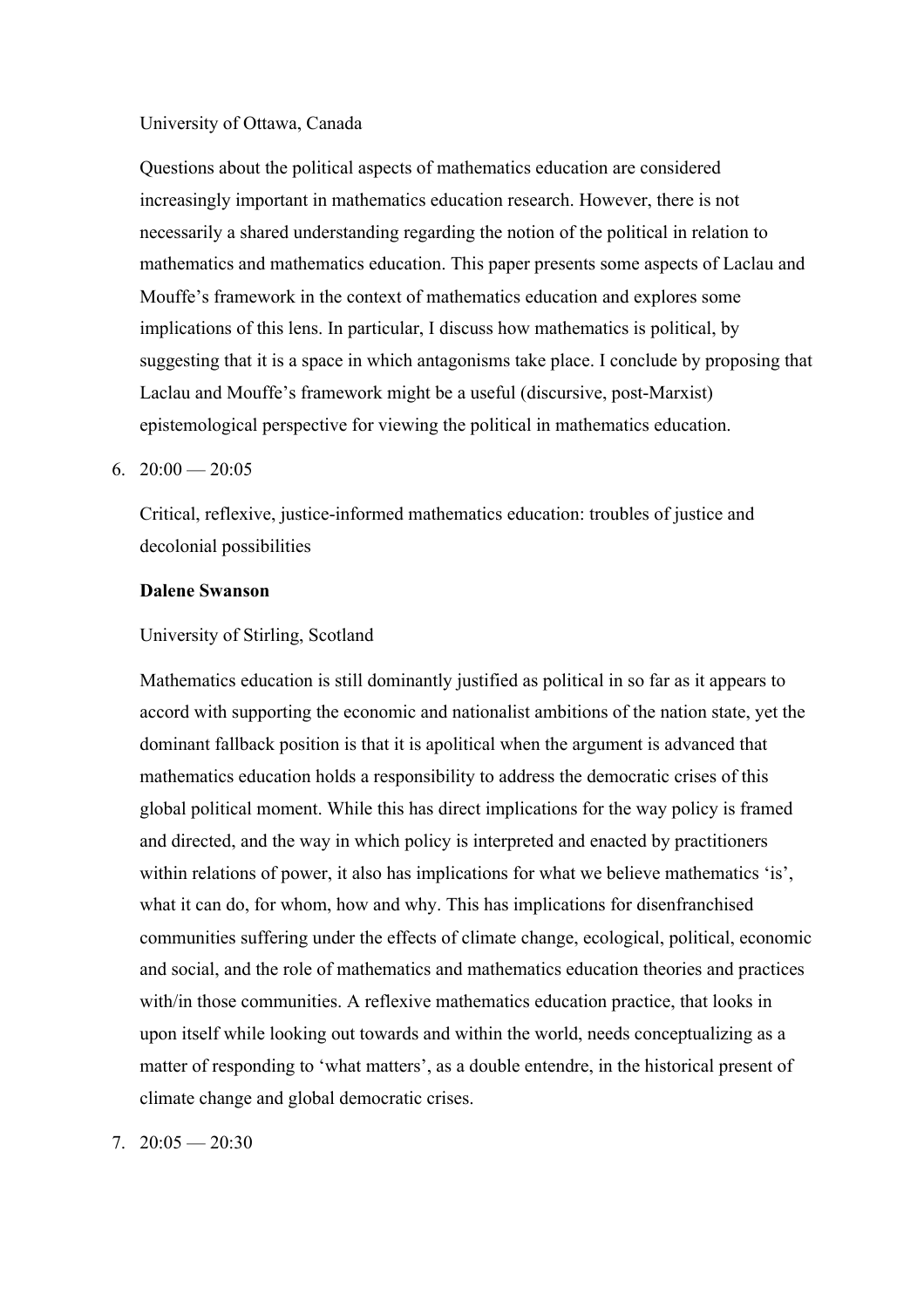Small group discussion

 $8. \quad 20:30 \longrightarrow 21:00$ 

Plenary discussion on the topic of the panel, and questions to all participants.

# **Session 2: Friday 16 July**

9. 21:30 —21:35

Welcome back to the group and the sessions of the day

#### $10.21:35 - 21:40$

Within-school tracking and mathematics learning outcomes: a case study in Yogyakarta

**Shintia Revina**, Goldy Fariz Dharmawan, Florischa Ayu Tresnatri

The SMERU Research Institute, Indonesia

This paper reports the practice of ability grouping and its impact on students' mathematics achievement in two public junior secondary schools in the City of Yogyakarta, Indonesia. In the past, public schools in Yogyakarta, under the merit-based student admission scheme, only admitted students with excellent record of academic performance. Under the new zoning-based admission policy, the composition and the ability of students admitted in public schools changed. Aiming to reduce classroom heterogeneity, one school employs inter-class ability grouping (tracking) consisting of high- and low-track classes. In contrast, another school, which represents most schools in Yogyakarta, did not track students based on their abilities and opted for heterogeneous classes (detracking). Our finding showed that low-ability groups in heterogeneous classes is superior to low-track classes, but the high-ability groups in heterogeneous classes are inferior to the high-track classes. Despite tracking, this study shows that there is no difference in test score changes between tracking and detracking groups in both schools, even after controlling for prior measured achievement.

### $11.21:40 - 21:45$

Teacher conceptions on social justice and democracy in mathematical education

#### Natalia Ruiz-López and **José Bosch Betancor**

Autonomous University of Madrid, DICEMA-GICE Research group, Spain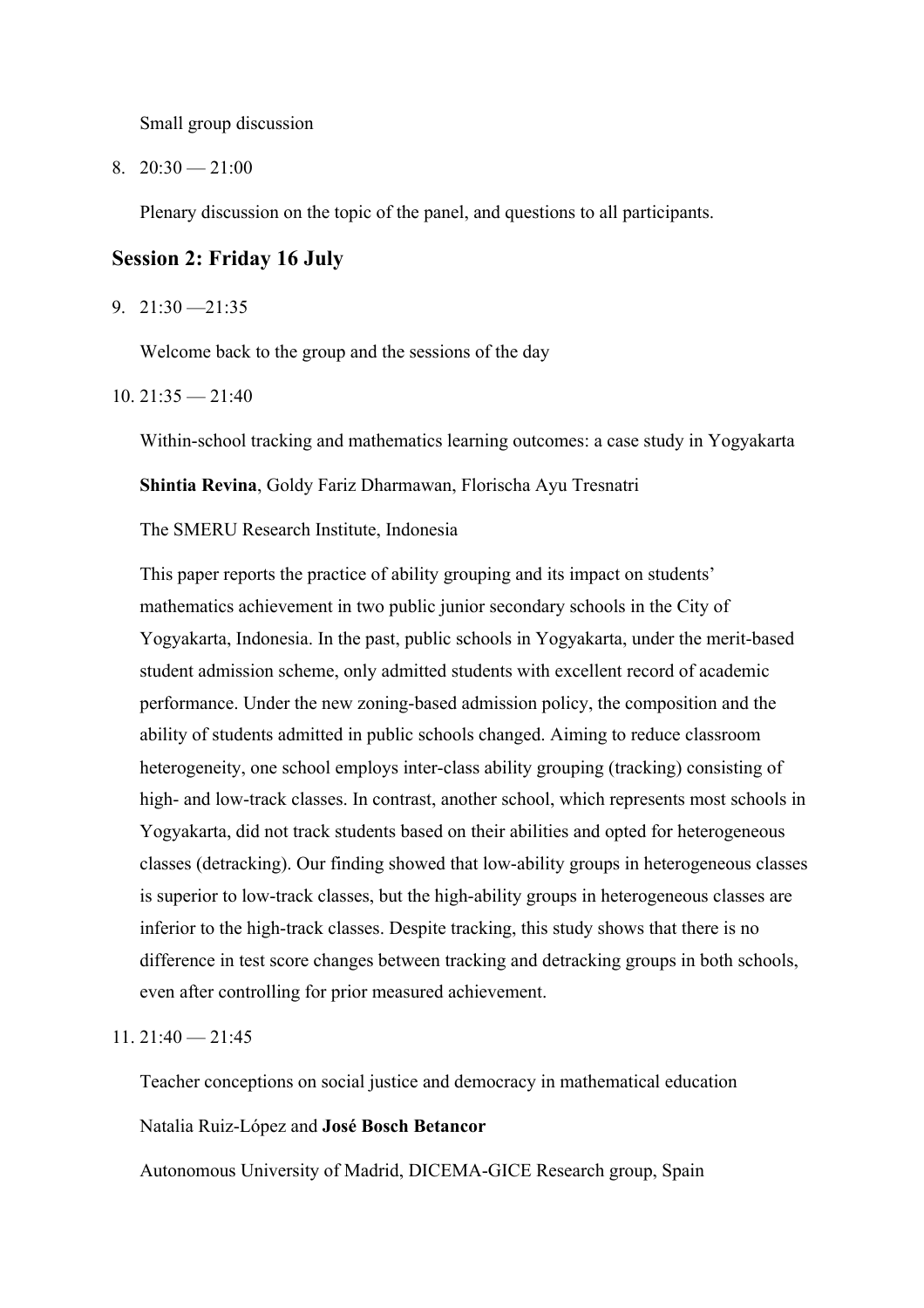This paper presents an ongoing research into teacher conceptions about the role of Mathematical Education for the construction of a socially just world. The pilot study has been carried out in Madrid (Spain) interviewing 8 Primary Teachers selected according to the characteristics of their school: 4 centers of favorable socioeconomic environments and another 4 centers of challenging environments (in both cases 2 public and 2 private schools) have been chosen. Results show the generally accepted idea that it is difficult to contribute to the democratic and social formation of students from mathematics. Teachers see it more natural to work this approach from other subjects or through certain methodologies. They also identify Mathematical Education for social justice almost exclusively with the idea of equity or "math for all ". Besides that, teachers declare that they need more training in this subject since they have not received it throughout their teaching career or further training. As teacher trainers we believe that we must face this challenge.

### $12.21:45 - 21:50$

Maths vs. Letters: A systematic delirium

#### **Gustavo Nicolas Bruno** and Natalia Ruiz-Lopez

Autonomous University of Madrid, Spain

In this presentation we propose an operational framework, with the notion of social imaginaries, to address the apparent socio-political-cultural division Science vs. Letters". Then, a brief example of this framework in action: a descriptive study with a group of students of secondary education, especially in relation to their mathematical schooling. This paper is an extract of the PhD work of one of the authors, interested in the sociopolitical perspectives in Mathematics Education (ME).

### $13.21:50 - 21:55$

Making mathematical talk possible: a case of teaching calculus in our contemporary world

### **Sabrina Bobsin Salazar**

Universidade Federal de Pelotas, Brazil

The gatekeeping role of calculus in higher education set the context to study a calculus section in Brazil in which the teaching practice of building relationships with students is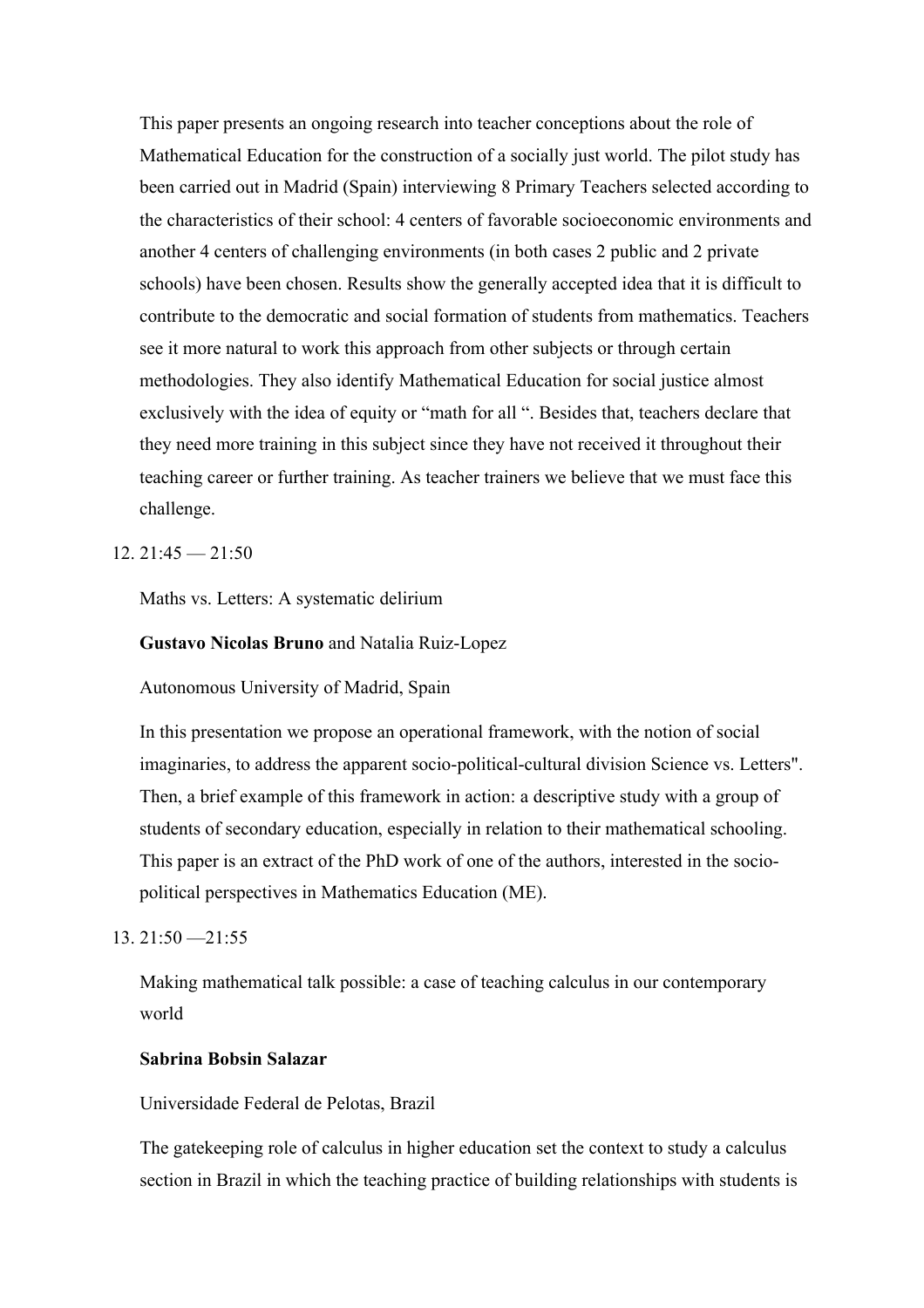investigated. This paper presents an investigation of one's own teaching practice. Results presented are only preliminary, but already points to how respectful relationships supports all students in participating and engaging in mathematical discourse.

### $14.21:55 - 22:00$

Black holes in Chilean teachers training programs: mathematics Teacher practices and educational policies

### **Melissa Andrade-Molina**

Pontificia Universidad Católica de Valparaíso, Chile

This paper aims to argue on the formation of a supermassive black hole in mathematics teacher training programs for pre-service teachers in Chile. These programs—for math teachers training—are completely disconnected from educational policies. However, the know-how to adapt educational policies to successfully implement them in the classroom is a desirable ability math teachers should have, since the success of educational policies depends on the ability of adapting policies of teachers. An exploration of mathematics teacher training programs in Chile shows the lack of lectures dedicated to read educational policies for the teaching of mathematics in schools. A deficit that is recognized in the lack of tools pre-service and in-service mathematics teachers have to adapt and, properly, implement educational policies in their practices.

#### $15.22:00 - 22:05$

About the mathematics that we teach

### **Yasmine Abtahi**

Western Norway University of Applied Science, Norway

Critical mathematics education is a domain that challenges both mathematics and its different ways of teaching and learning. For example, Valero (2018) asks what is mathematics in relation to society, what does mathematics do as part of the school curriculum, and what are the potentials of mathematics education to produce or challenge inequalities in society and among students (p. 103); Pais (2013) challenges the universality of mathematics and Valero (2004) focused on oppression of what is not Eurocentric mathematics. In this paper, I like to challenge the types of experiences that are provided to students, by investigation the kind of mathematics that we teach.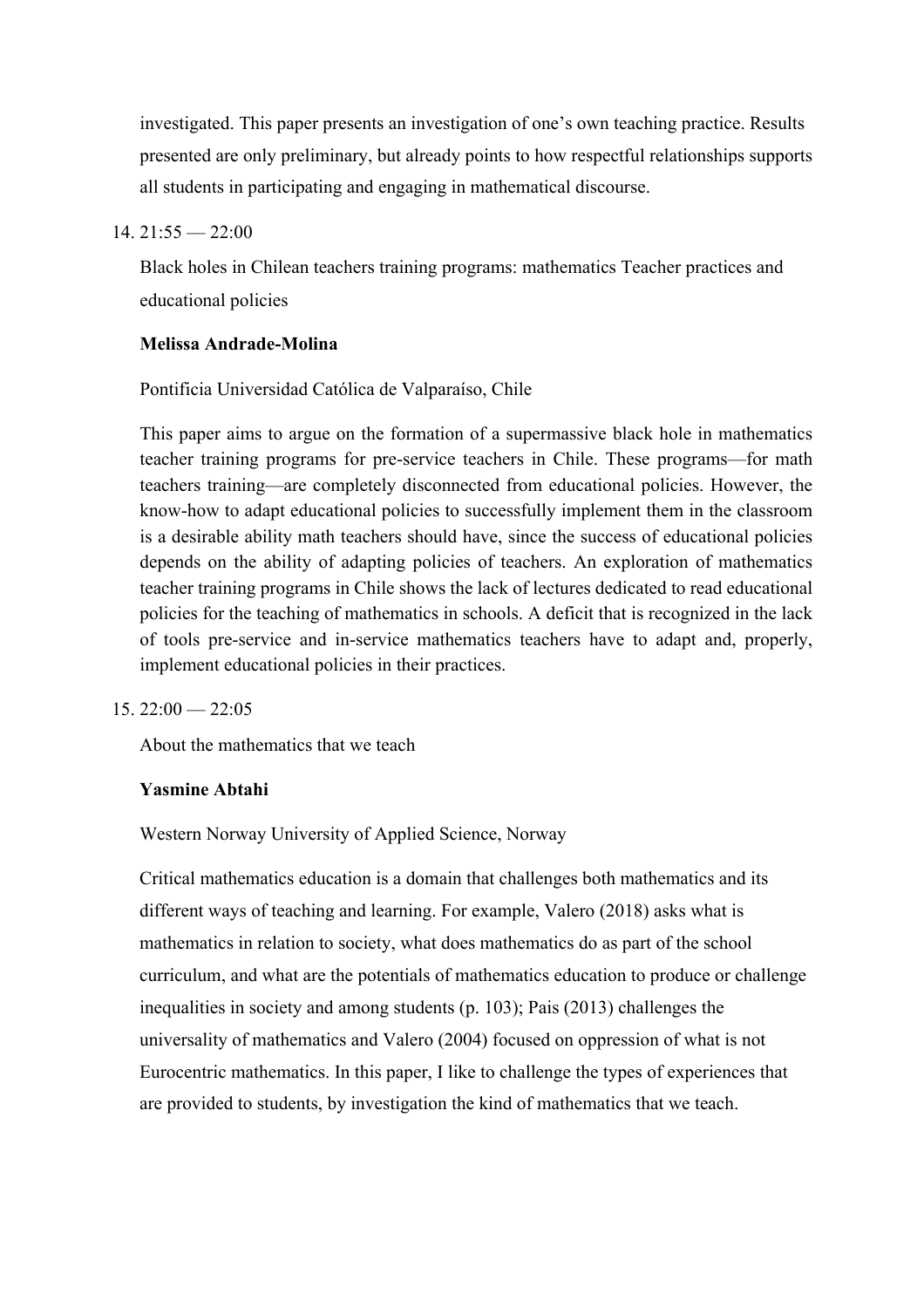#### $16. 22:05 - 22:10$

Crests and troughs: the use of trigonometric modeling towards a critical and realistic mathematics education

### **Dale Aldrinn Pradel**, Catherine Vistro-Yu

Xavier School, Philippines; Ateneo de Manila University, Philippines

Using lenses from critical mathematics education (CME) and realistic mathematics education (RME), this study makes use of lessons on technology-aided sinusoidal modeling to investigate the possible role that mathematics plays in shaping perspectives of senior high school students of privileged backgrounds on select issues from the Philippine martial law era under Ferdinand Marcos (1972-1986). Pre-lesson focus group interviews revealed that students entered classrooms not only with limited conceptions of mathematics in the real world, but also with difficulty in relating with the thoughts and feelings of others. Post-lesson interviews, however, showed more promise in encouraging students to use insights from mathematics lessons to engage in dialogue that leads to discerned action in challenging oppressive structures in society.

 $17.22:10 - 22:30$ 

Small group discussion

 $18. 22:30 - 23:00$ 

Plenary discussion on the topic of the panel, and questions to all participants.

### **Session 3: Saturday 16 July**

 $19.14:30 - 14:35$ 

Welcome back to the group and the sessions of the day

20.  $14:35 - 14:40$ 

Mathematics education, citizenship and the commons in our global world?

Effie Manioti 1, Anna Chronaki 1&2, **Eirini Lazaridou** 1

1 University of Thessaly, Greece; 2 Malmö University, Sweden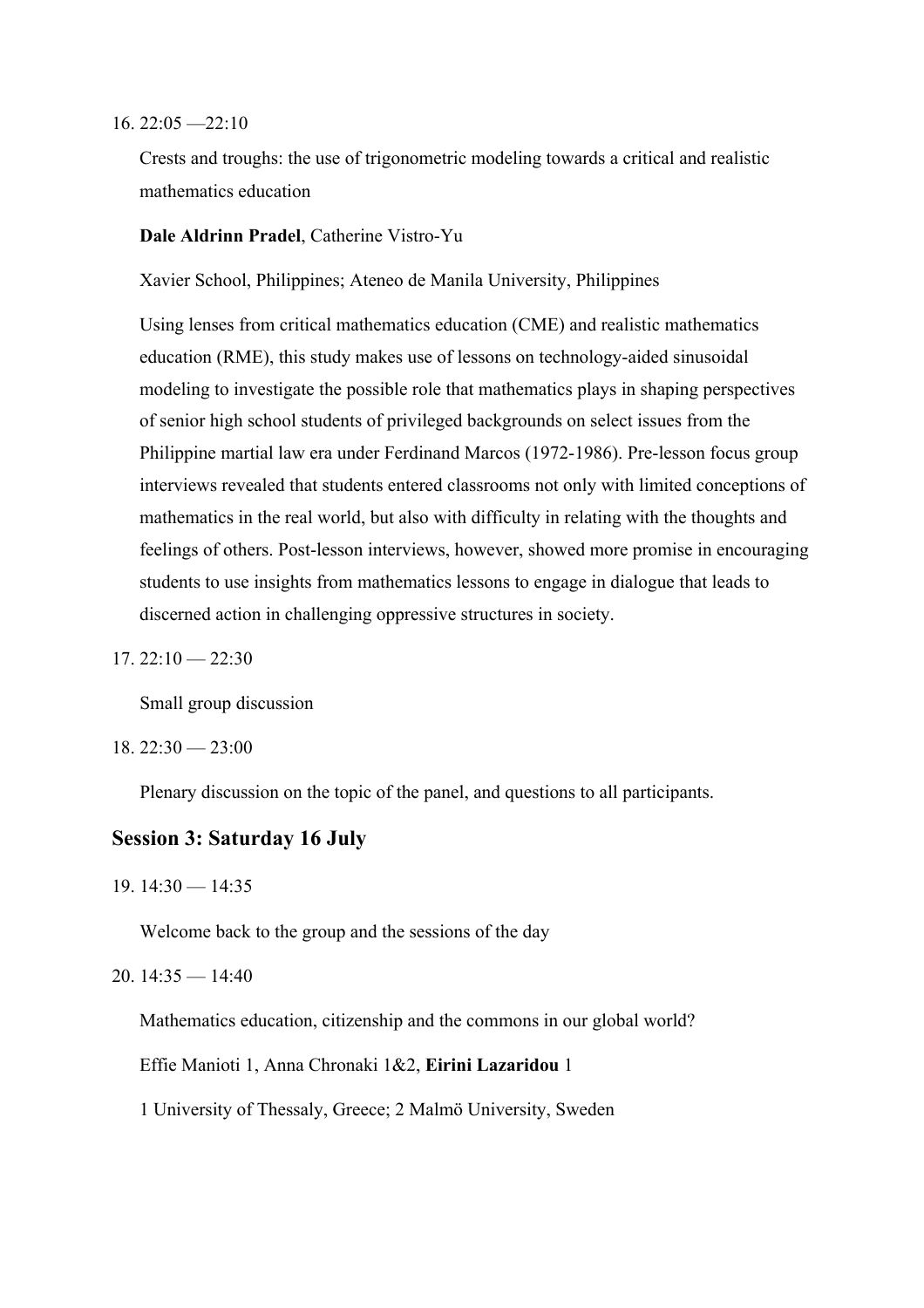The purpose of this paper is to revisit mathematics education, citizenship through the view of the need to protect and reclaim our taken as shared commons in our assumed as global world. Empirically, this will come through a series of creative pedagogic experimentations with teachers and students in state-schools in the area of Volos. The paper will attempt to discuss and problematize how the theory of commons may support our attempts to revisit mathematics and mathematics education today. At the same time, the paper will present and discuss several case studies from the field where teachers and children in and out of the school-classroom tend to disrupt and queer normative ways of approaching citizenship competences in the contemporary mathematics curriculum.

### 21.  $14:40 - 14:45$

The Presentation of core Socialist Values in Chinese Junior Middle School Mathematics Textbooks: Based on the Analysis of Five Series of PEP Textbooks

**Jian Li**<sup>1</sup>, Lili Song<sup>1</sup>, Na Tang<sup>2</sup>, Zhentian Mao<sup>2</sup>, Yueyuan Kang<sup>2</sup>, Hong Yan<sup>3</sup> and Han Yu<sup>4</sup> <sup>1</sup>People's Education Press <sup>2</sup>Tianjin Normal University <sup>3</sup>Guizhou Normal University 4 Chifeng Erzhong International Experimental School

The CSVs shown in mathematics textbooks are an important manifestation of China's national will. Based on the five series of PEP junior high school mathematics textbooks since the reform and opening up in China, this paper analyzes the characteristics of the problem contexts that embody the CSVs in the textbooks. The study found that the context of embodying CSVs in Chinese mathematics textbooks attaches great importance to keeping pace with the times and can set up national identity and value benchmarks for students through the context, but the setting of CSVs at the social level still needs to be strengthened.

#### 22.  $14:45 - 14:50$

Interrogating the promise of online mathematics instructional programs

### **Lisa Jean Darragh**

### University of Auckland, New Zealand

The politics of neo-liberalism have shaped New Zealand education since the mid-1980s. Over the past few years, privatisation of New Zealands public system has happened overtly and covertly - by way of underfunding public education and by the outsourcing of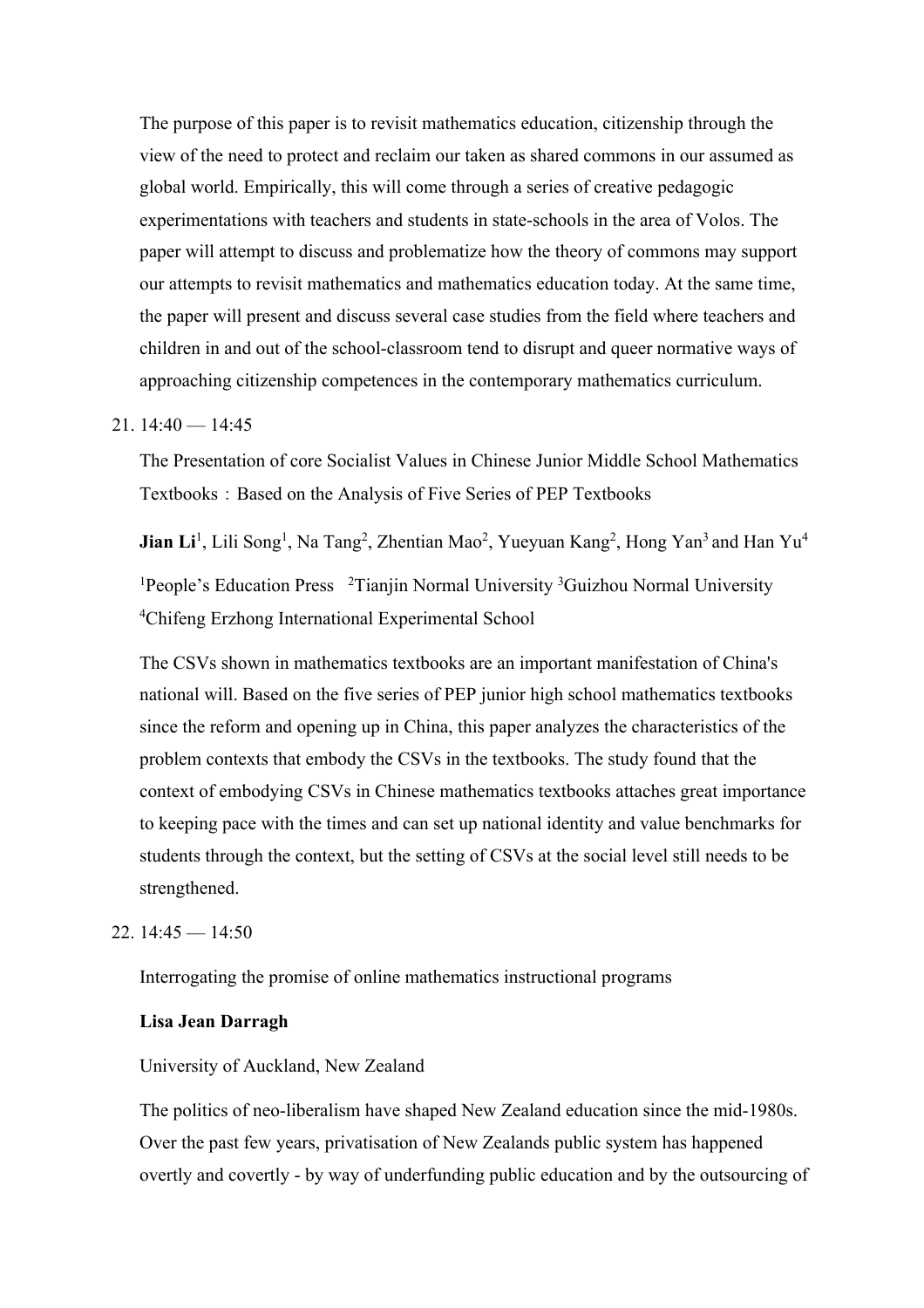public services (Powell, 2014), a form of hidden privatisation (Ball & Youdell, 2007). This process has enabled commercial entities to insert themselves into schools via particular curriculum areas and make profits from their services. Mathematics is one such curriculum area and online mathematics instructional programs are the service provided. In this paper, I draw on a study into New Zealand primary schools use of online mathematics instructional programs, such as: Mathletics, Study Ladder, Maths Buddy, Sumdog, and Prodigy. I present a discursive analysis of these programs websites to interrogate the promise of these popular online programs. I argue the websites, pitched at teachers, parents, and learners of mathematics, promote a deficit view of public education (mathematics) and produce learners of mathematics as neoliberal subjects.

#### 23.  $14:50 - 14:55$

Contextual barriers to the integration of problem solving in the Egyptian mathematics classroom

### **Mariam Makramalla**, Andreas J. Stylianides

University of Cambridge, United Kingdom

This paper presents a contextual investigation of social, cultural and political factors hindering the integration of mathematical problem solving in Egyptian classrooms. Centered around a one-size-fits-all mathematics curriculum and examination scheme, the current national agenda for schooling seeks to govern all schools in Egypt. Using the Goodson Change Model and based on six teacher focus groups, this study seeks to map out school-government power relations and to use this mapping as a basis to explore, from the teachers' perspective, barriers to the classroom integration of mathematical problem solving. The study also seeks to explore the degree to which reported barriers are socio-culturally bound. Results re-emphasise the importance of a powerful school microculture. The ability of a school to enforce its own mathematical pedagogy despite external pressures and cultural norms turns out to be less a question of a school's sociocultural standing and more a question of the strength of the school's microculture.

### $24.14:55 - 15:00$

Teaching critical mathematics: Obstacles from the teacher's perspective

#### **Daniela Steflitsch**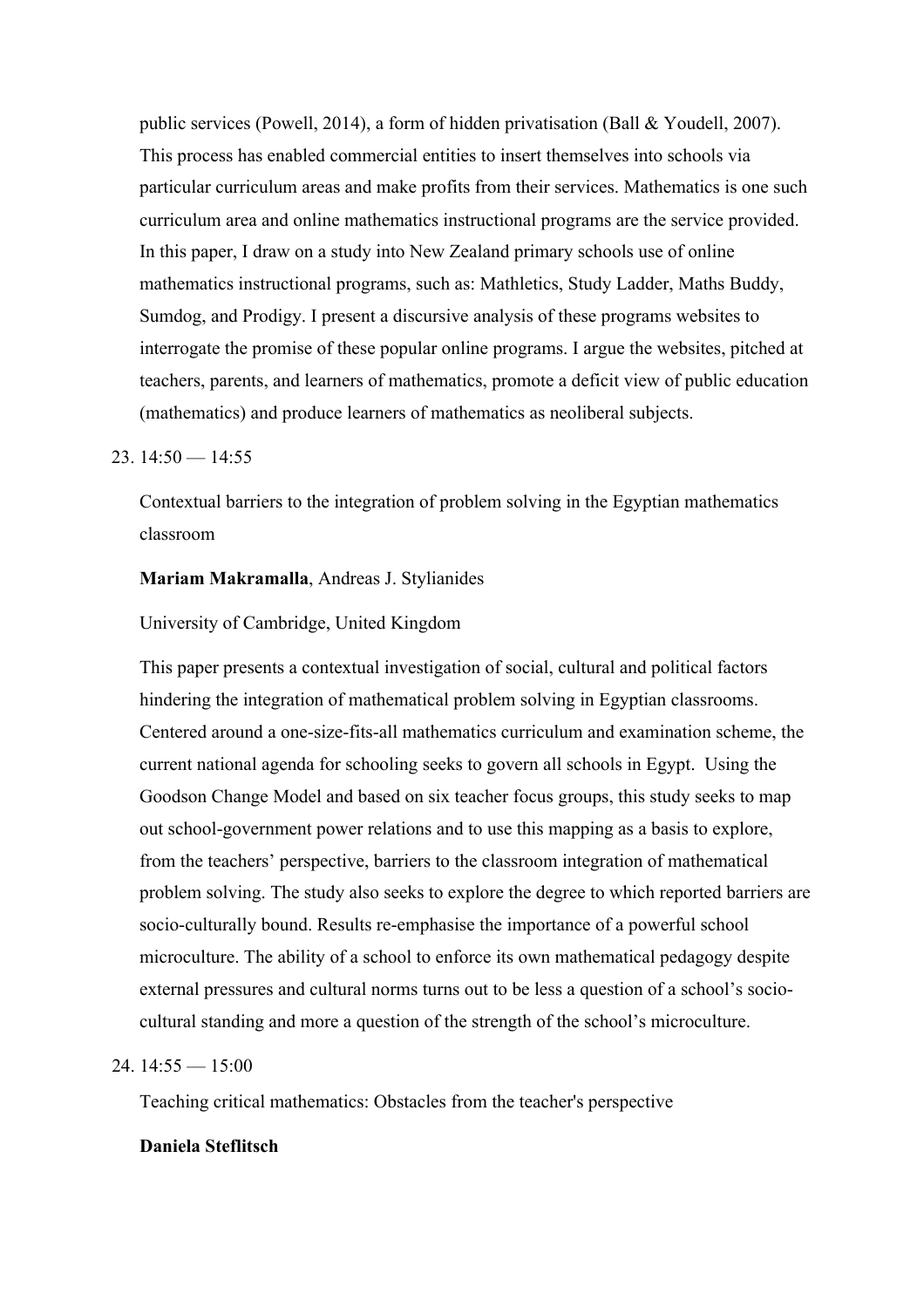#### Alpen-Adria University Klagenfurt,Austria

Engaging students in critical thinking is a major demand on mathematics education that many researchers called for in the last decades. To not leave this a theoretical claim and to introduce it in classroom practice, it requires a deep understanding of possible obstacles a teacher may face in the implementation of a critical pedagogy. This article provides an overview of the different areas in which teachers may face obstacles, such as organizational, content-related, classroom-environment-related issues, or issues on student or teacher level. This should create awareness of the hurdles that can arise on the path of conversion to a critical pedagogy and it offers a starting point for future research in this area as it indicates the questions and challenges that have to be mastered to make critical mathematics education a matter of course.

### $25. 15:00 - 15:05$

The Globalisation of Testing and Learning Outcomes

#### **Anita Rampal**

#### University of Delhi, India

The socio-political dimensions of the policy discourse of 'learning outcomes' are analysed for the Programme of International Student Assessment - PISA 2021, which has mathematics at its focus, in view of the Indian government's education policy proposals and decision to selectively enter the next cycle. The implications of the shift in 2021 towards computational thinking as central to mathematical reasoning, to address future employment needs in the global North, are discussed for countries of the South, where the increasing use of technologies for individualised instruction, surveillance and deskilling of teachers is a matter of deep concern.

#### $26.15:05 - 15:10$

Transition of Mozambique's Primary Mathematics Intended Curriculum in post-colonial period: A focus on Adaptation from Exogenous Curriculum

### **Satoshi Kusaka**

#### Hiroshima University, Japan

It is indisputable that one of the factors connected to improvements in the quality of education is the implementation of relevant curricular reform that is pertinent to the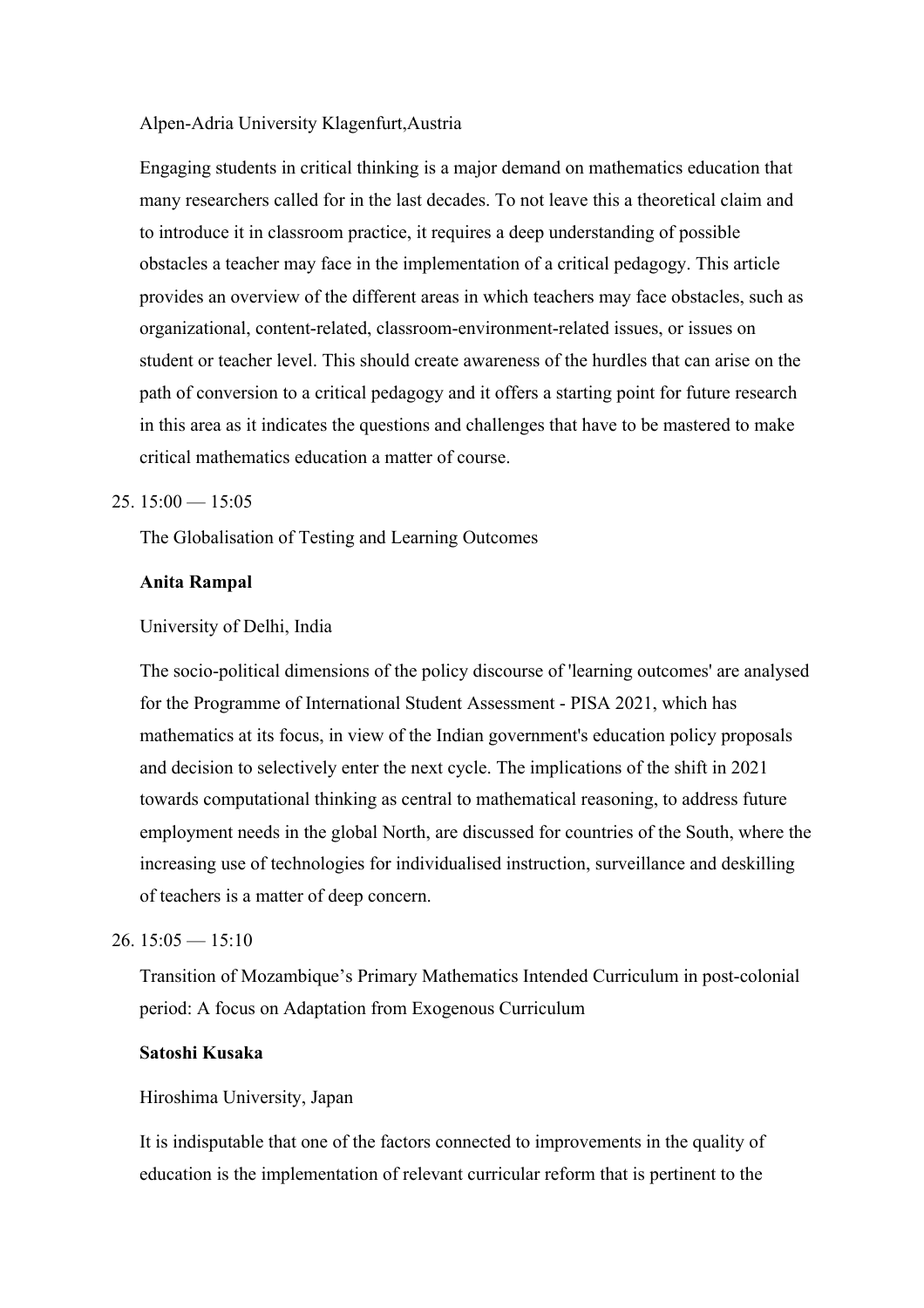culture and needs of the given country. This study aimed to comprehensively investigate how the adaptation from an exogenous curriculum was attempted through analyzing the three mathematics curriculum, year 1983, 2004 and 2015 that have been applied after independence, reports and policy papers issued by the Ministry of Education (MINED), and interviews with technical officials involved with the curriculum revision in 2015. The result shows that Mozambique has been steadily and appropriately adapting away from the exogenous curriculum in a cycle of 10 years through the accumulation of their own experiences. The series of observations that we attained could be relevant to other African nations from the viewpoint of transitioning away from an exogenous curriculum.

#### $27.15:10 - 15:15$

A southern perspective on sociopolitical mathematics education research in the new climatic regime

### **Kate le Roux**

### University of Cape Town, South Africa

The growth of sociopolitical mathematics education research is accompanied by calls for the community to engage critically with its own practices, including asymmetries in global knowledge production. Research concerned with the role of mathematics and mathematics education in the contemporary world requires collaboration across contexts. Southern Theory scholarship, with its commitment to democratising knowledge and its orientation to place, relations, theory and identity, offers tools for critical analysis of research practice. I draw on this scholarship to conceptualise a collaborative, South-North relation in which mathematics education researchers from various contexts (inter)act to produce knowledge that matters locally and globally. Creating such a relation requires giving new emphasis to place in research, acknowledging all places as sources of knowledge, seeing value in thinking from the South, and recognising the agency of researchers who do so.

### 28.  $15:15 - 15:40$

Small group discussion

### 29.  $15:40 - 16:00$

Gathering general points from the sessions and connecting back to the theme of the Topic Study Group